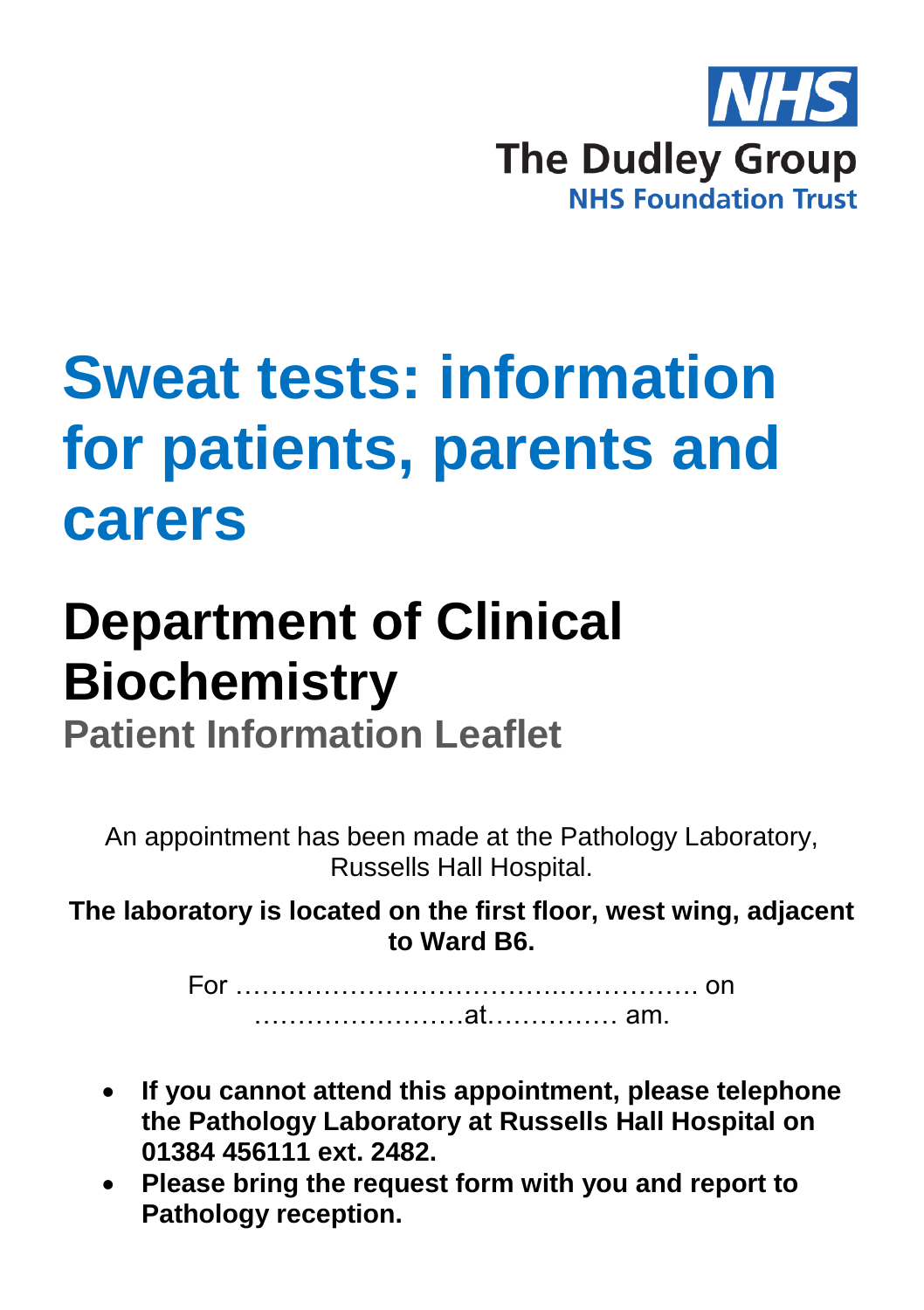#### **What is a sweat test?**

A sweat test measures the amount of salt in sweat.

# **Why is it performed?**

The test may be carried out on children or adults who are having recurrent chest infections, unexplained pale stools or diarrhoea, or who are not gaining weight or growing properly.

A positive result may be consistent with a diagnosis of Cystic Fibrosis (CF), but the final diagnosis will take into account other symptoms, clinical findings and other test results. A normal result will be helpful in ruling out CF, as children and adults with CF have an increased amount of salt in their sweat.

### **How is the sweat test carried out?**

A small area of skin, usually on the arm or leg, is cleaned with water and a special gel is applied, which contains a solution to stimulate sweating. A small electrical current from a battery box is then applied for about five minutes to stimulate the sweating process.

The gels are removed and sweat is collected for about 20 minutes from the stimulated area of skin into a plastic watch-like vessel containing rubber tubing. During this time, patients will be free to read and eat, although any salty food such as crisps should be avoided to minimise the risk of contamination. The plastic vessel is then removed and taken to the laboratory for analysis. You will then be free to leave the department.

**Please note: if creams or lotions are regularly used on the patient's skin, or if the patient has eczema, psoriasis or another skin condition, we may be unable to do the test. Please discuss this with your hospital consultant before you attend for the sweat test**.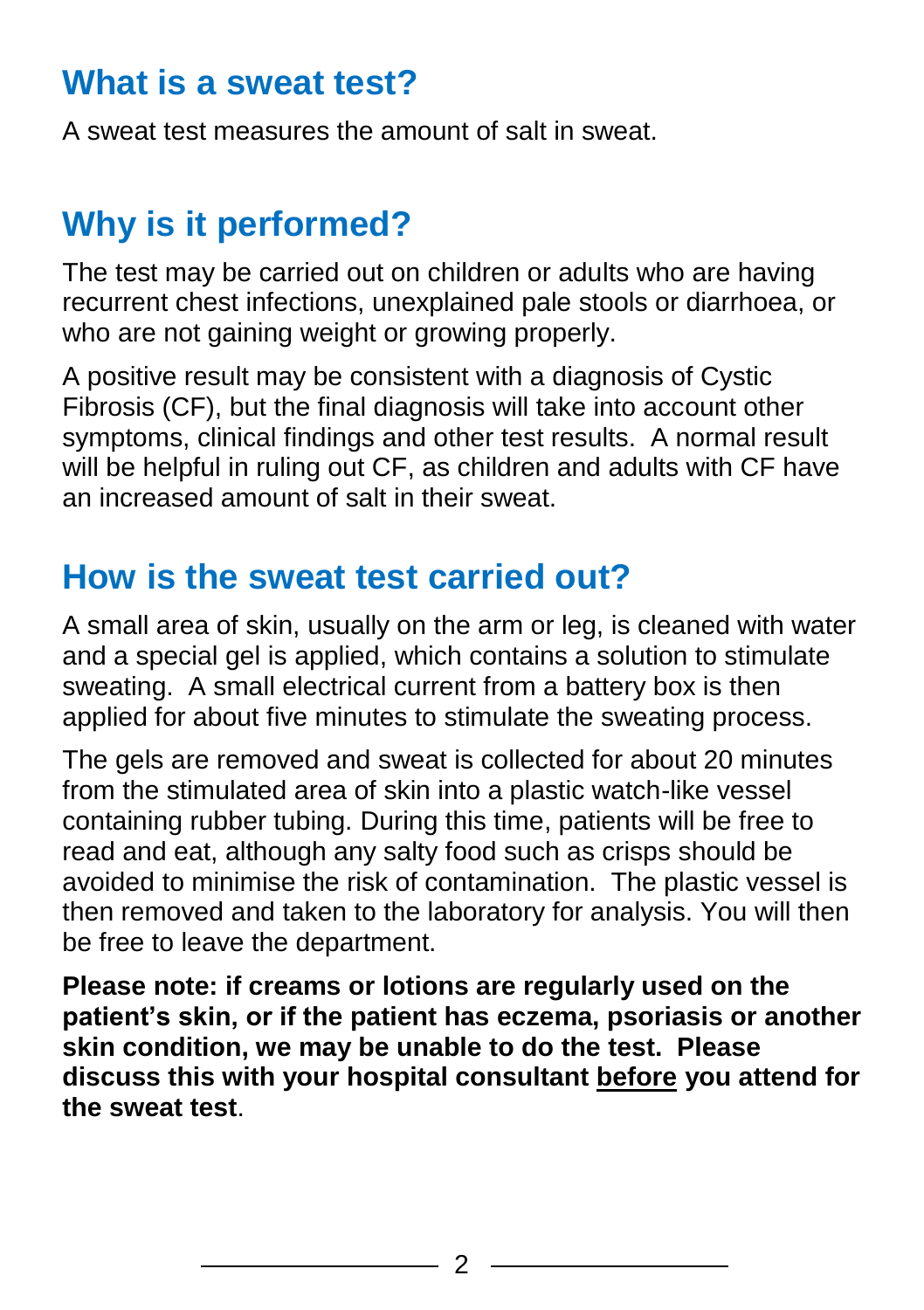# **Does it hurt?**

A slight tingling sensation may be felt and the area that is stimulated may stay red for a few hours after the test, but this is perfectly normal.

### **How long will the test take?**

The whole process takes around 45 minutes, although sometimes we may have to repeat the test the same day, or at a later date, if insufficient sweat is collected or if the results are borderline.

# **What happens next?**

The result will be sent to your hospital consultant who will then write to you or contact you to discuss the results of the test.